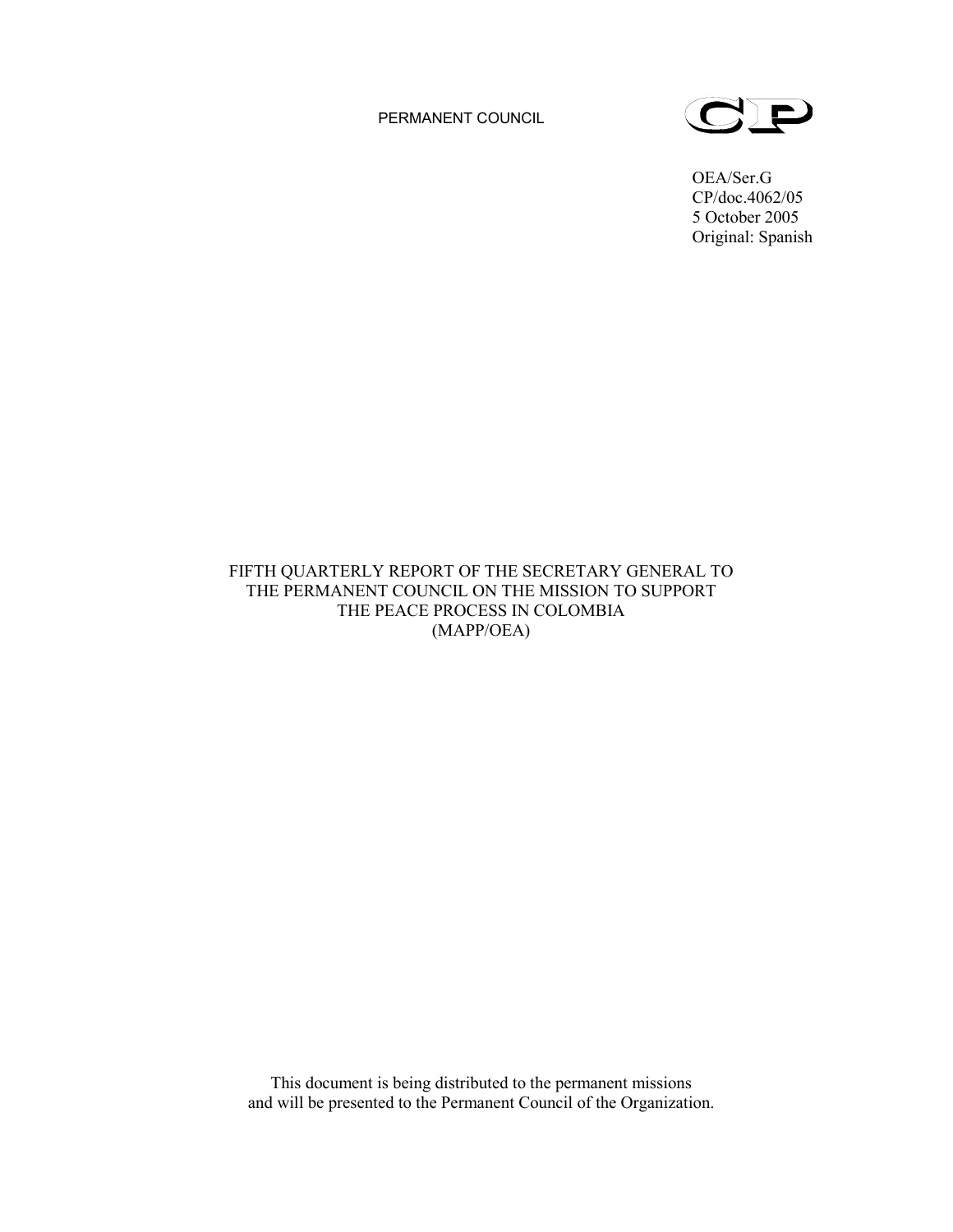# FIFTH QUARTERLY REPORT OF THE SECRETARY GENERAL TO THE PERMANENT COUNCIL ON THE MISSION TO SUPPORT THE PEACE PROCESS IN COLOMBIA (MAPP/OEA)

October 5, 2005

## **1. Background**

This quarterly report of the Secretary General on the Mission to Support the Peace Process in Colombia (MAPP/OEA) is presented to the Permanent Council of the Organization of American States (OAS) in keeping with resolution CP/RES. 859 (1397/04), in which the Council resolved "to instruct the Secretary General to provide quarterly reports to the Permanent Council on the work of the MAPP/OEA and its continued ability to contribute, through its work in Colombia, to the fulfillment of the values and principles contained in the Charter of the Organization of American States and the Inter-American Democratic Charter."

The Secretary General notes for the record that there has been a delay in implementing the Council's decision owing to the change in the Secretariat and to other circumstances, which will be explained below.

The Secretary General traveled to Colombia on August 29 and 30 to view the peace process at first hand, including the demobilization of paramilitary groups and the efforts of the OAS Mission to Support the Peace Process. The Secretary General met with the President of the Republic, Dr. Álvaro Uribe Vélez; the Vice President of the Republic, Dr. Francisco Santos; the High Commissioner for Peace, Dr. Luis Carlos Restrepo; the Attorney General, Dr. Mario Iguarán; diplomats from the Netherlands and Sweden (two of the most generous contributors to the OAS Mission in Colombia); and representatives of nongovernmental organizations devoted to protecting human rights.

During his visit, the Secretary General was able to ascertain in the field the importance attached to the OAS Mission in Colombia and the relatively broad consensus on the need to maintain and strengthen its presence, even on the part of nongovernmental organizations which call into question some aspects of its work. He was also able to note that an important part of the difficulties still faced by the MAPP stemmed from a shortage of human and material resources, which made it difficult to conduct on-site verification of the demobilization and disarmament process. This notwithstanding, there may also be certain operational aspects that need to be corrected.

In his interviews and contacts with officials, civil society, and the media, the Secretary General expressed his full support for the ongoing demobilization process and the hope that the pacification process could be extended to other illegal armed groups operating in the country.

During the most recent period, the Colombian Congress passed the new Justice and Peace Law, designed to constitute a legal framework for the current demobilization process and any such processes that might occur in the future. The promulgation of this law gave rise to wide-ranging debate in Colombia, especially regarding the mechanisms it provides for establishing the truth about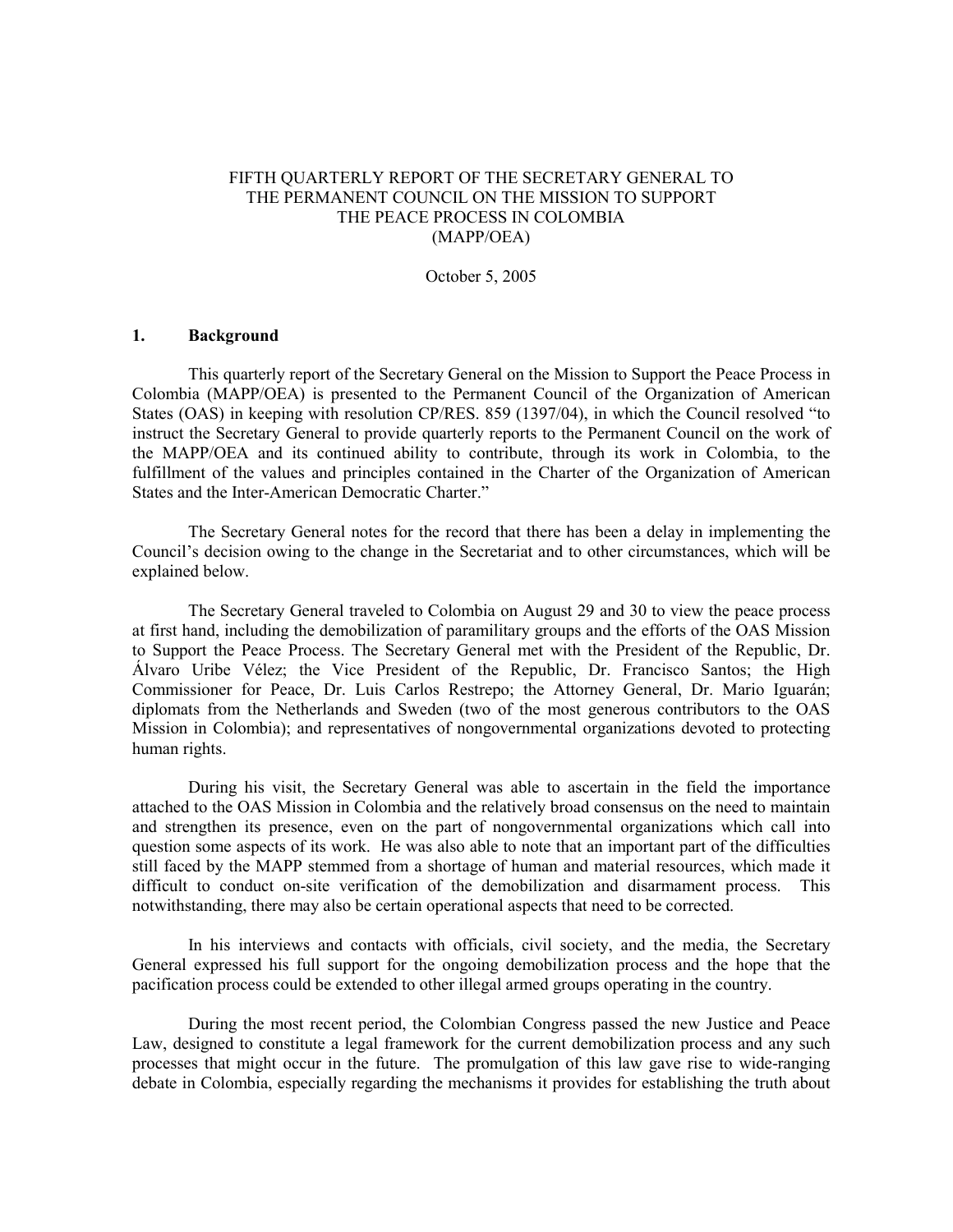the crimes against humanity perpetrated by groups that are being disarmed and the possibility of bringing the perpetrators to justice.

However, it is not the role of this Secretariat to comment on the contents of a law passed in sovereign fashion by the Colombian state but simply to consider it as part of the context in which the verification mission is to be carried out. The Secretary General deems it positive that the context is now clearer and is of the view that, under his mandate, verification of how the Justice and Peace Law is applied in the course of demobilization, disarmament, and reintegration is a new challenge to be faced by the peace mission. Nonetheless, hopefully the concerns expressed by the Inter-American Commission on Human Rights (IACHR) in its pronouncements in this regard will be taken into account as a contribution to strengthening the process.

The OAS received a mandate to provide assistance in a peace process of a magnitude unprecedented in the region, one that involved the possible demobilization of more than 40,000 men. To accomplish that mandate, the Organization was given three principal tasks: (i) to verify the cessation of hostilities; (ii) to verify disarmament; and (iii) to work with the communities affected by the violence. Special note must be taken of the bilateral assistance that Colombia is receiving from its neighbors and from other countries. Yet it must be recognized that, essentially because of scarce resources, the Organization is not fulfilling all the commitments it accepted when it approved resolution 859 of the Permanent Council.

That resolution invited the Inter-American Commission on Human Rights (IACHR) to provide advice to the MAPP/OEA. It has become apparent during this period that verification of the human rights considerations of demobilization must be shored up significantly. The debate resulting from the Law and the critical stance taken in this connection by Colombian and international NGOs require further attention, especially to prevent these issues from appearing to be at odds with a task as essential as cooperation in the lofty cause of peace in Colombia.

For that reason, the Secretary General, together with the Executive Secretariat of the Inter-American Commission on Human Rights, is examining the possibility of forming an IACHR Secretariat working group in the field, so that there may be regular, active collaboration with the MAPP to ensure that the Organization's role in Colombia is fully consistent with the obligations of its member states regarding full respect for human rights and international humanitarian law.

Nor has the OAS been able to offer adequate support to demobilized individuals or their host communities, which are moreover among the communities most affected by the violence. In cooperation with the Colombian Government and the international community, the OAS will have to help pursue its mandate further, with special attention to the tasks of reintegrating the demobilized population and assisting communities in the transition toward a durable peace. The time has come to redefine the Organization's role in Colombia and to offer the help and commitment that the Colombian people clearly deserve.

This report offers a summary evaluation of the peace process between the months of May and August 2005. It describes progress with the Mission's mandate to verify the cessation of hostilities, the need to consolidate that cessation, and the impact of demobilizations on achieving that purpose. The report also reviews the process of reintegrating former combatants into civilian life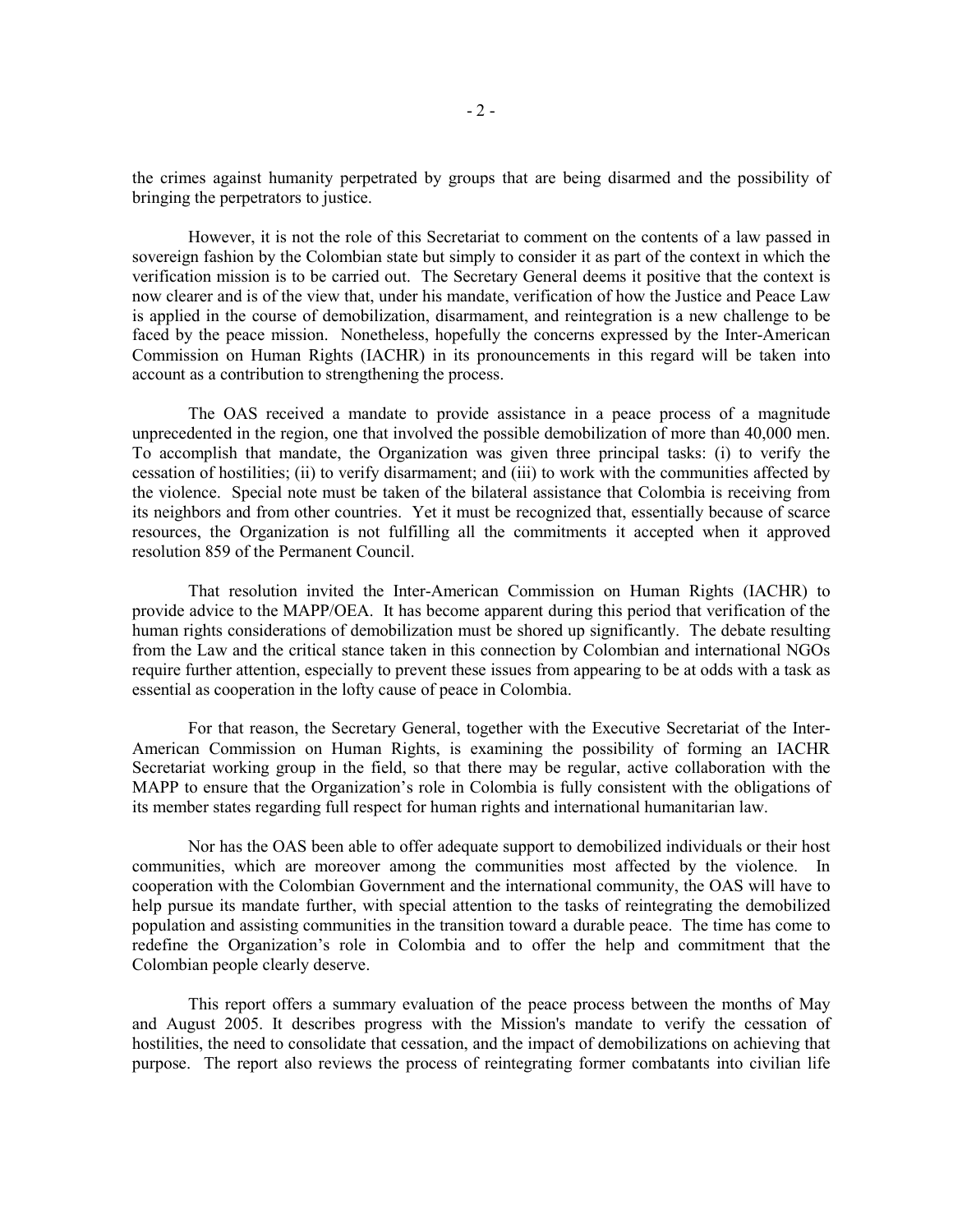during the last three months, and the initiation of projects conducted by the Mission in communities affected by the violence.

# **2. Introduction**

Colombia is currently experiencing one of the most serious and prolonged episodes of domestic violence in the history of the Americas. This conflict has raged for nearly 50 years, characterized by a growing cruelty that has no equal in the history of the Hemisphere. It is estimated that the irregular groups operating in Colombia, the Revolutionary Armed Forces of Colombia (FARC), the Self-Defense Units of Colombia (AUC) and the National Liberation Army (ELN), possess weapons that in their quality and quantity exceed those available to many of the armies of member states of this Organization. There are said to be more than 40,000 men under arms in Colombia.

The moderating influence that the international community can wield has been seriously undermined by the growing capacity of these groups to support themselves through unlawful activities. Those criminal activities bring in billions of dollars, and the pain and damage they inflict can be appreciated by figures estimating that there are more than 3,000 people kidnapped in Colombia and more than one million displaced people (up to two million, according to some estimates), and hundreds of terrorist acts committed every year. To these figures must be added the millions of young people around the world whose lives are permanently affected by the drugs flowing out of Colombia.

Stability in Latin America, and especially in the Andean region, requires the achievement of solid and lasting peace in Colombia. This is an extremely difficult and complex objective. Yet it must be recognized that the great majority of the members of these groups are young people who can be rehabilitated. The idea of a prolonged conflict can point presage more cruelty and more violations of human rights. The Colombian people have made courageous efforts to achieve peace on numerous occasions. There have been many imaginative and bold attempts by intellectuals, think tanks and governments in search of peace. Colombians of all ideological persuasions have been seizing every lesson learned to try once again, successfully or not, to negotiate peace. Today we are witnesses to a new attempt.

The goal of peace is of enormous magnitude and demands a degree of solidarity of which we have not always been capable in Latin America. There is no point in measuring cruelty, but there can be no doubt that Colombia's pain is as deep and sustained as any country in the region has suffered.

Any peace process demands courage, creativity, and decisions that must be taken primarily by the people who bear the suffering. Only they can understand the real magnitude of the challenge. The international community must offer its backing for any effort on behalf of peace, recognizing that domestic decisions deserve the highest respect when they have been adopted democratically.

The pacification program being implemented by President Uribe has rightly received support from the international community, most recently through the Rio Group. Negotiations with the socalled Self-Defense Units of Colombia (AUC) have led to concrete results, which for the first time in a long time have created real expectations of a cessation of violence. Of course, this is only a first step and is subject to progress and setbacks. But the hope that this negotiation and demobilization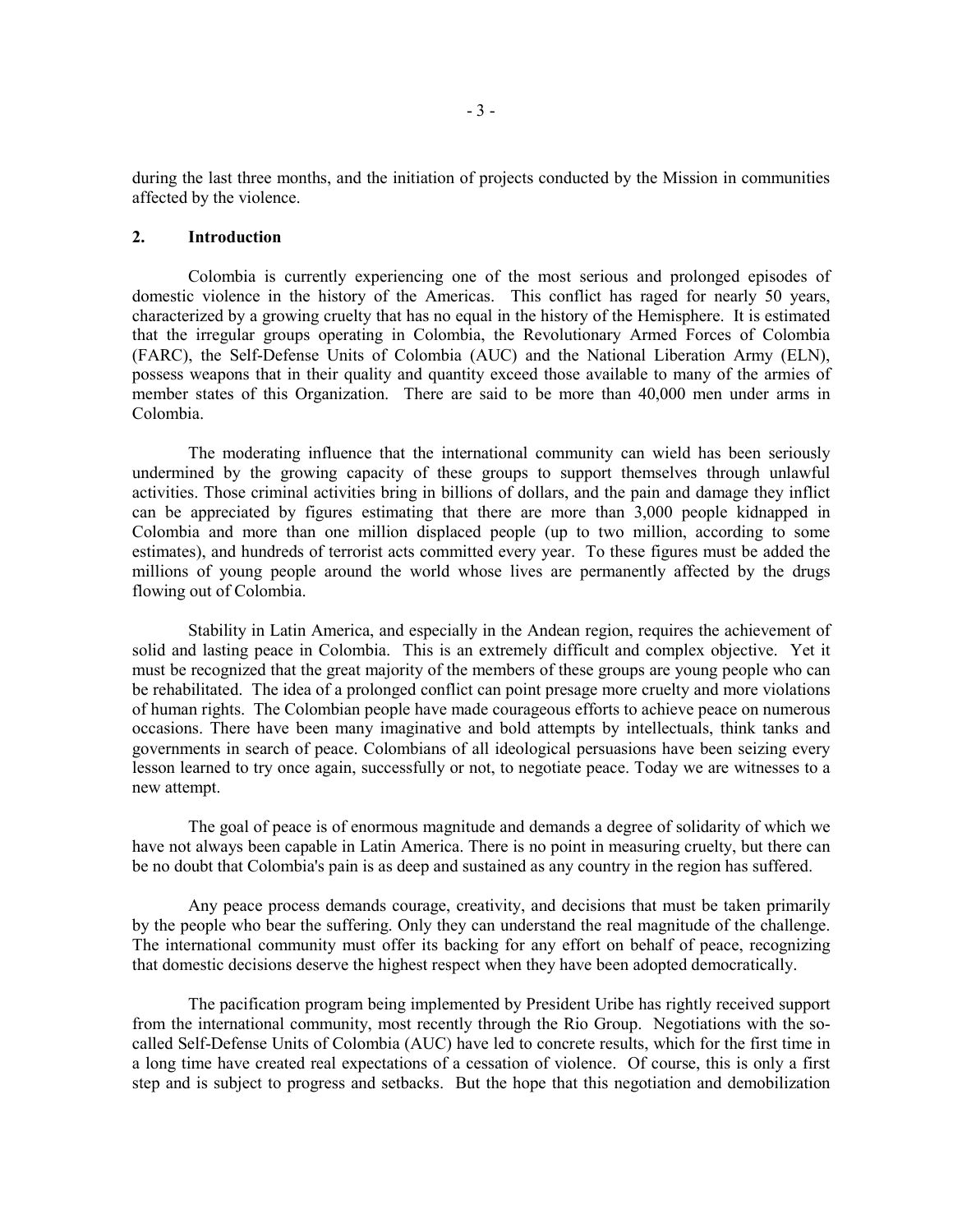will be followed by the demobilization of other armed groups should not be abandoned. The phase that is drawing to an end is the first one, but the possibility of peace after 50 years of violence hinges on its successful outcome. Nothing should put a damper on the achievement of this main objective.

What is at stake here is not a choice between peace, truth, and impunity, nor is a selection to be made between social peace and justice. Neither truth nor justice is possible in the midst of a war that takes tens of thousands of lives every year. By the same token, it will be necessary sooner or later to ascertain the truth and mete out justice as concerns human rights violations. We are convinced that it is possible after so many years of war to fulfill our deep desire for peace, by acting realistically while clinging to the possibility of offering truth, justice, and redress to the hundreds of thousands of Colombians whose lives have been harshly affected. In many countries that have experienced a similar fate, it has become clear over time that those processes in which peace was possible were characterized by more justice, more truth, and less impunity.

We are convinced that the Colombian Government fully shares these ideas. It is admirable that Colombia has kept its democracy operating despite threats and pressures from the insurgent groups and that it has been able to resist the horrible scourge of corruption attempts by drug mafias. As a result of this high-minded stance, journalists, intellectuals, politicians, human rights defenders, social leaders, and students have given their lives.

# **3. Summary of developments in the peace process**

Following is a summary of some of the major issues in the peace process with the Self-Defense Units of Colombia:

- 15 AUC units were demobilized in 11 departments of the country between November of last year and August of this year, representing a significant step forward in the peace process. To consolidate this achievement will require a greater public law enforcement presence in the places where the demobilizations occurred, in order to prevent incursions by other illegal armed groups.
- Strengthening the administration of justice, working with communities affected by violence, and implementing programs for reintegrating former combatants into productive civilian life constitute unavoidable issues if there is to be a sustainable peace. And this must be done within the limitations imposed by a setting of conflict where other armed groups have not been brought into the peace dialogue.
- With the surrender of weapons by 8,804 AUC members and the start that has been made at clearing territories under the control or influence of those groups, a more significant process is now under way. On one hand, it could lead to the deactivation of most of these illegal armed forces and, on the other hand, to the recovery of these territories and departments by state institutions.
- In those territories where disputes with other illegal armed groups persist, the cessation of hostilities, which is a crucial issue in the peace dialogues with the AUC, is not being fully respected.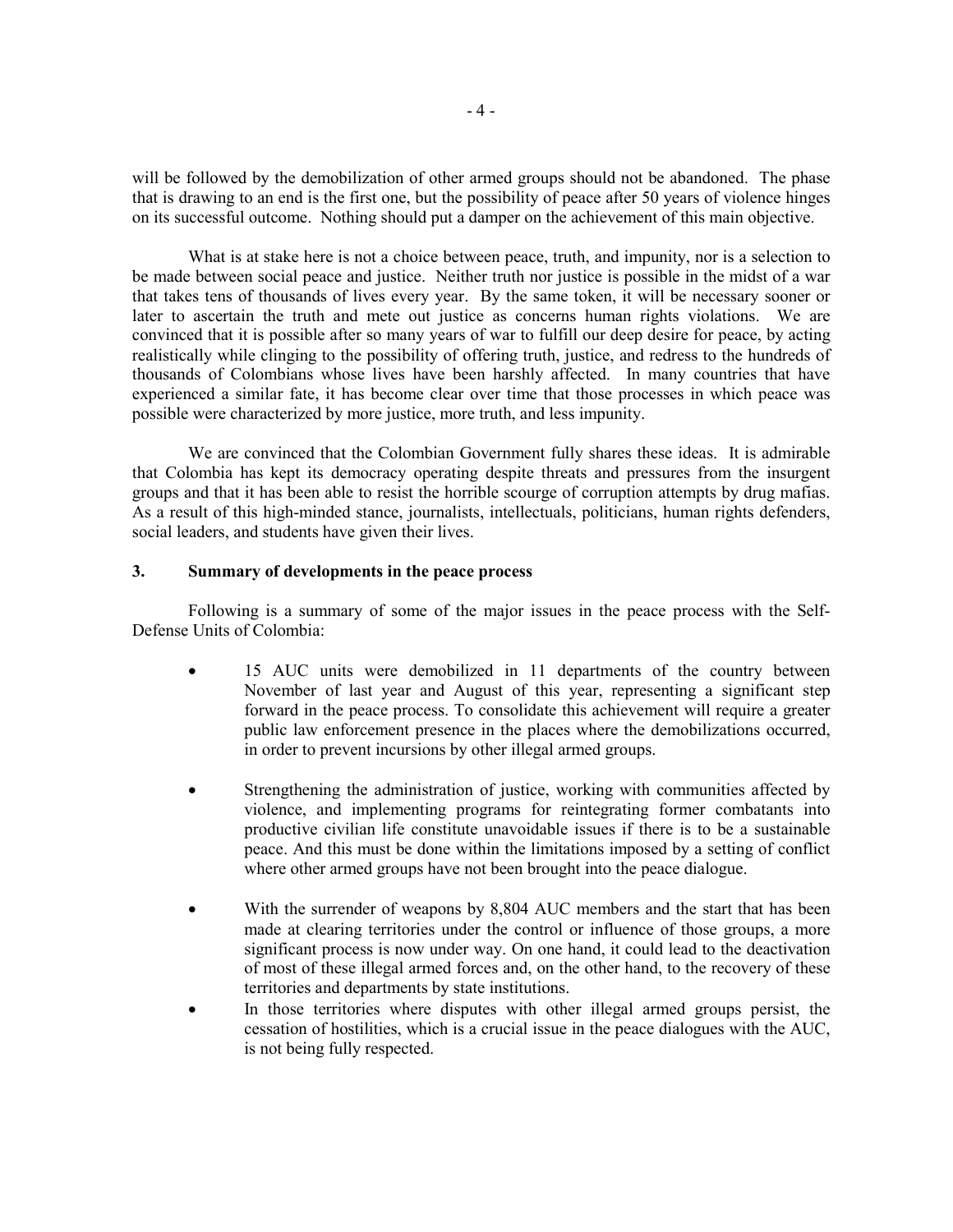- Urabá Antioqueño, Córdoba, Catatumbo in Norte de Santander, Cundinamarca, and the Valle del Cauca, among other areas, constitute territories where the cessation of hostilities, understood as embracing all violent acts against the civilian population perpetrated by AUC groups represented in Santafé de Ralito, has brought with it a sharp drop in crime rates.
- The cessation of hostilities is feasible if these illegal groups can be brought together to disarm and demobilize. Without demobilization, verification of the cessation of hostilities will always be only partial, and very difficult to achieve.
- The cessation of hostilities in the territories mentioned, as a result of mass demobilizations, is an important achievement but it will not last unless a series of actions and programs are launched immediately to reinforce the progress achieved.
- It is possible to move forward on territorial issues for supporting the communities affected by the violence, and on institution building. One example is the reintegration program under way in Medellín, and the steps that are being taken to strengthen the institutional presence in communities that have suffered violence. Another example is the work that the Mission is pursuing, in cooperation with the authorities, in 60 communities in the Department of Córdoba.
- The support being provided for territories, communities, municipal governments, the justice system, and social reintegration in Urabá, Norte de Santander, Valle del Cauca, and Córdoba, among others, confirms this assertion. The process could collapse if it does not receive greater backing to move beyond these initial successes, which in themselves are not sustainable.
- We are nearing demobilization of the two largest AUC groups: the Bloque Central Bolívar and the Bloque Norte. The demobilization of these groups should practically bring the major part of demobilization to an end, which makes demobilization even more critical during this period.
- There is a consensus, even among critics of the process, that the worst scenario for Colombia would be a breakdown of the current dialogue with the AUC, and the unforeseeable consequences that would entail. Despite its difficulties, support for the current effort is beginning to be seen as preferable to backsliding and failure.

# **4. The demobilization process**

Demobilization of the AUC units has been carried out in three clearly defined stages. The year 2003 saw demobilization of a total of 1036 members of the Bloque Cacique Nutibara (BCN) and the Autodefensas Campesinas de Ortega; those demobilizations were in effect a pilot experiment for the peace process. A second stage began exactly a year later with demobilization of the BCN and the Bloque Bananero on November 25, 2004. Subsequently, the Sur de Magdalena, Cundinamarca, Catatumbo, Calima, Córdoba, Suroeste Antioqueño and La Mojana units were demobilized, by February 2 of this year. In the course of the second stage a total of 3793 members of eight AUC groups or units were demobilized.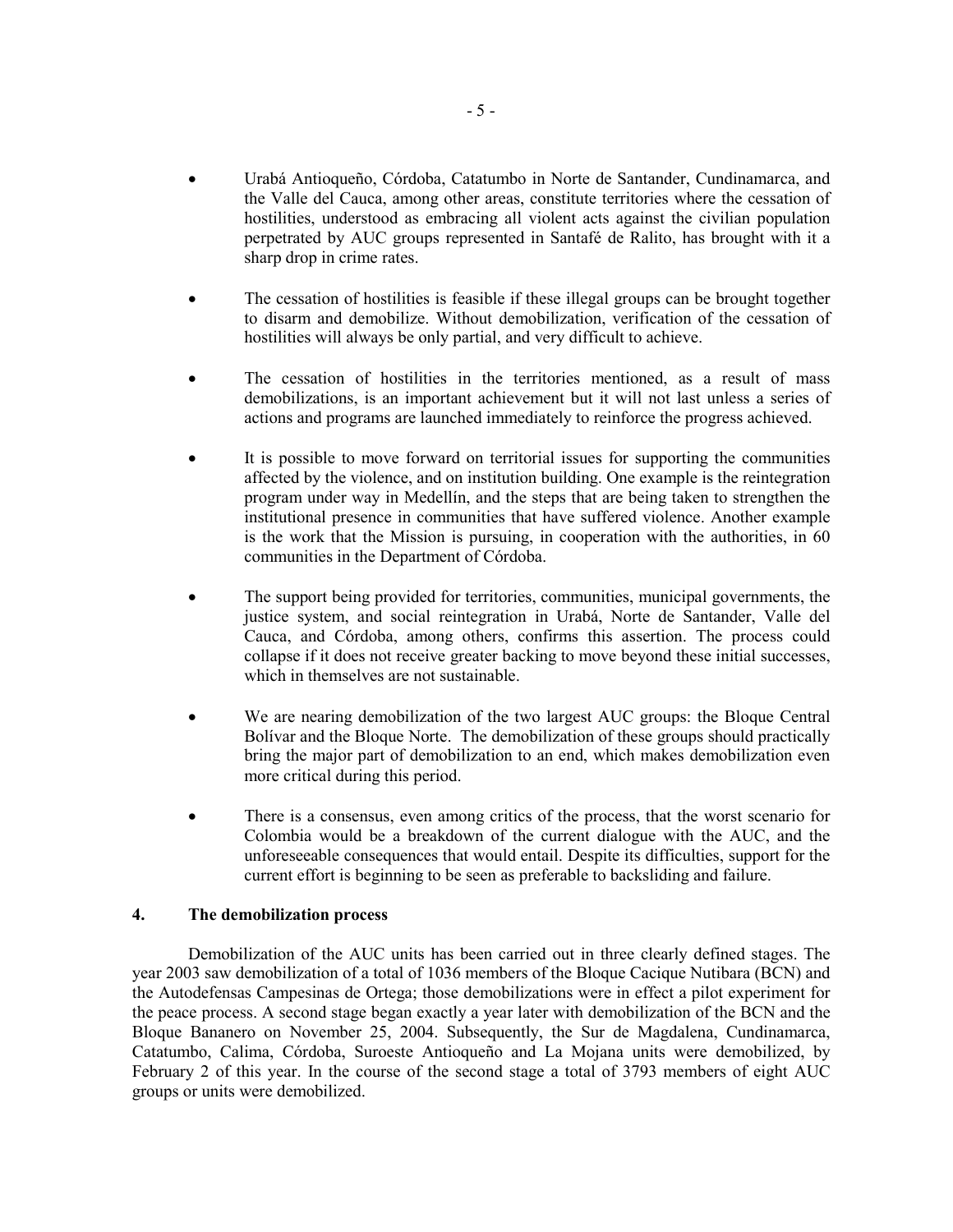Between February and June of this year there was a pause in demobilizations because the AUC decided to await approval of the Justice and Peace Act. On May 25 there was an incident when the national government ordered the arrest of Diego Fernando Murillo Bejarano, alias Don Berna, inside or beyond the Santa Fé de Ralito Concentration Zone, for his alleged involvement in the murder of Orlando Benñtez, a deputy for the Department of Córdoba, as well as his wife and his driver, on the outskirts of the Concentration Zone.

Murillo Bejarano sat at the dialogue table under the name of Adolfo Paz. This decision and the subsequent operation to capture "Adolfo Paz" led to his voluntary surrender three days later (on September 30, 2005, he was moved to a high-security prison). He also committed himself to the demobilization of all units under his command. As well, the successful outcome of this crisis served to reactivate the demobilization timetables for other groups, thus launching a third and final stage of demobilizations, which is expected to end with demobilization of all the AUC military units, in compliance with the Santa Fe agreement.

As of mid-August 2005, during the third stage, five paramilitary groups had been demobilized with a total of 3,975 members, bringing to 8,804 the total number of persons demobilized, and 5,843 weapons surrendered to date in the peace process with the AUC.

While the number of structures and men demobilized to date is impressive, the MAPP estimates that, to complete the demobilization of all the self-defense groups, there are still 11 units that must be disarmed, as well as three independent self-defense groups that have decided to join the process, bringing to 13,340 the estimated number of members still to be demobilized.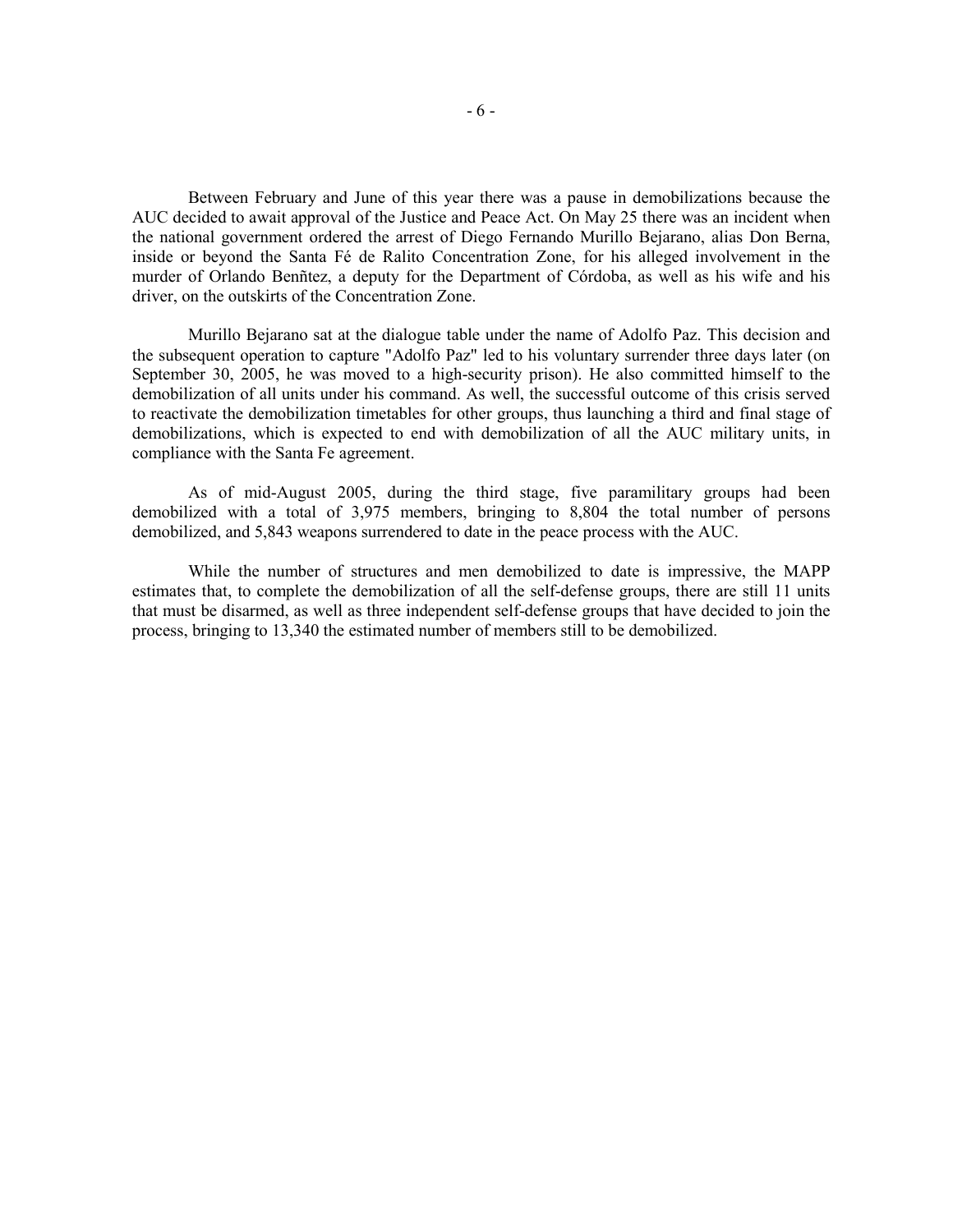| <b>Demobilizations to date</b>              |                |                    |                                                                    |                       |                |                                                       |                       |                |
|---------------------------------------------|----------------|--------------------|--------------------------------------------------------------------|-----------------------|----------------|-------------------------------------------------------|-----------------------|----------------|
| 1st Stage 2003                              |                |                    | 2 <sup>nd</sup> Stage Nov. 2004-Feb. 2005                          |                       |                | 3rd Stage June 2005 to date                           |                       |                |
| Unit                                        | No.<br>members | $N_{0}$<br>weapons | Unit                                                               | No.<br><b>Members</b> | No.<br>weapons | Unit                                                  | No.<br><b>Members</b> | No.<br>weapons |
| Bloque<br>Cacique<br>Nutibara               | 868            | 507                | Bloque<br>Bananero                                                 | 452                   | 351            | Bloque<br>Héroes<br>de<br>Tolová                      | 464                   | 256            |
| Autodefensa<br>S<br>Campesinas<br>de Ortega | 168            | 47                 | Autodefensas<br>del Sur del<br>Magdalena &<br>Isla San<br>Fernando | 47                    | 38             | Bloque<br>Héroes de los<br>Montes<br>de<br>María      | 594                   | 364            |
|                                             |                |                    | Bloque<br>Cundinamarca                                             | 148                   | 158            | $\overline{B}$ loque<br>Libertadores<br>del Sur       | 676                   | 596            |
|                                             |                |                    | Bloque<br>Catatumbo                                                | 1,435                 | 1,115          | $\overline{B}$ loque<br>Héroes<br>de<br>Granada       | 2,033                 | 1.120          |
|                                             |                |                    | <b>Bloque Calima</b>                                               | 554                   | 451            | Autodefensas<br>Campesinas<br>de Meta<br>y<br>Vichada | 208                   | 232            |
|                                             |                |                    | Bloque<br>Córdoba                                                  | 924                   | 392            |                                                       |                       |                |
|                                             |                |                    | Bloque<br>Soroeste<br>Antioqueño                                   | 124                   | 104            |                                                       |                       |                |
|                                             |                |                    | La<br>Bloque<br>Mojana                                             | 109                   | 103            |                                                       |                       |                |
| <b>Subtotal</b><br>1 stage:                 | 1,036          | 554                | <b>Subtotal</b><br>2 stage:                                        | 3,793                 | 2,712          | <b>Subtotal</b><br>3 stage                            | 3,975                 | 2,568          |
| Subtotal persons demobilized:               |                |                    |                                                                    |                       |                |                                                       | 8,804                 |                |
| Subtotal weapons surrendered:               |                |                    |                                                                    |                       |                |                                                       | 5,834                 |                |

### **Concentration of the Bloque Central Bolivar (BCB):**

An important factor in the current situation is the announced concentration of all military units of the Bloque Central Bolivar (BCB), with the exception of the Bloque Vencedores de Arauca. At the present time, this is the largest self-defense organization still operating in Colombian territory, with an estimated total of 4,400 members. In a public communiqué of July 8, 2005, the BCB announced its intention to concentrate all of its political and military units in defined zones. According to the official communiqué, that decision was taken with a view to facilitating the work of the OAS in monitoring and verifying the cessation of hostilities. It should be noted that since the publication of the communiqué the BCB has already demobilized the first of its units, the 676 member Bloque Libertadores del Sur (BLS), which was operating in the Department of Nariño. Implementation of this concentration move was still the subject of negotiation between the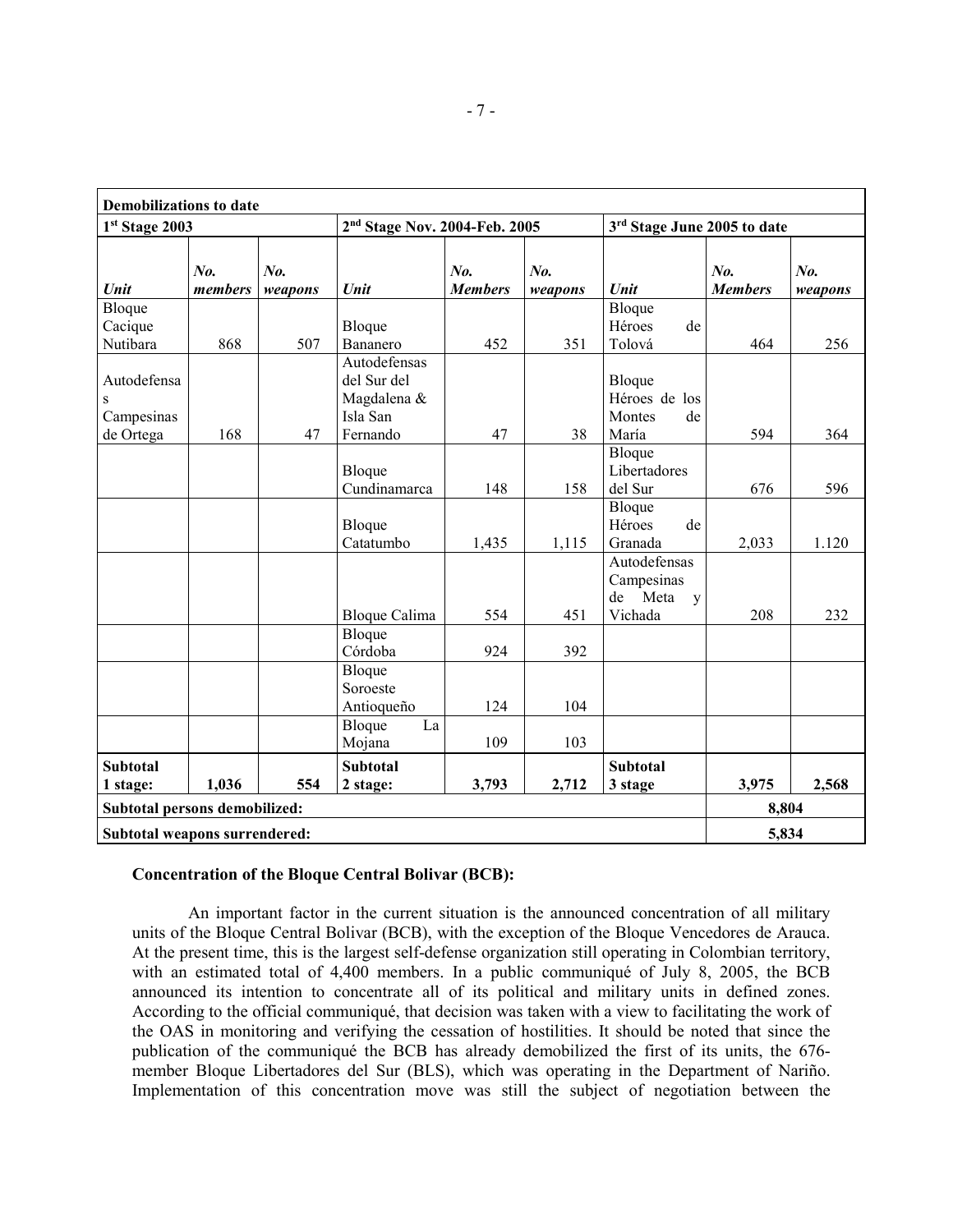government and the BCB at the time this report was prepared. Information available to date indicates that the idea is to demobilize the Bloque Putumayo, the Frente Vichada and possibly the Frente Sur de los Andaquíes, which is operating in the Department of Caquetá.

# **5. Work of the Mission**

In pursuing its mandate the MAPP currently enjoys the valuable support of the Governments of The Bahamas, Ireland, the Netherlands, South Korea, Sweden, and the United States. Currently, the Mission has 44 employees and five regional offices: Medellín (four employees), Montería and the Concentration Zone (*Zona de Ubicación*: four employees), Valledupar (two employees), and Cúcuta (two employees). The Mission also has a special mobile team consisting of four officers, one of whom is based in Bogotá and the others in regional offices.

Following is a status report on the work of the Mission during this quarter:

# *Verification of the cessation of hostilities*

As noted in previous reports, while the AUC have made some partial efforts to comply with the cessation of hostilities in some regions of the country, they have generally failed to fulfill this commitment. This constitutes a major stumbling block to the normal unfolding of the process.

Although the Mission verified an improvement in the security situation in departments such as Sucre, Córdoba, Norte de Santander, Cesar, La Guajira and Magdalena, which has resulted in a decline in the most common forms of violence, failure to observe the cessation of hostilities is still the most pressing concern.

The Mission's findings have produced the following list of territories and of armed units of the AUC responsible for violating the cessation of hostilities during the last quarter:

- **Northwestern Sucre and Bolívar**; principally the municipios of San Onofre, Tolú, Tolú Viejo. AUC Unit: Bloque Héroes de los Montes de María.
- **Eastern Antioqueño**; principally the municipios of San Carlos, San Luis and San Rafael. AUC Unit: Bloque Héroes de Granada.
- **Southern and Southeastern foothills of the Sierra Nevada**; the municipios of Pueblo Bello Valledupar, La Paz, San Juan de Cesar, Villanueva and Fonseca. AUC Unit: Bloque Norte, Frente Mártires de Cesar.
- **Southern Cesar**; in the municipios of Aguachica, Pailitas, Pelaya, La Gloria, El Carmen. AUC Unit: Bloque Norte, Frente Autodefensas Campesinas Sur de Cesar.
- **Barrancabermeja Zone**; in the municipios of Barrancabermeja and Puerto Wilches. AUC Unit: Bloque Central Bolívar (BCB)
- **Department of Arauca**; principally in the municipio of Tame. AUC Unit: Bloque Vencedores de Arauca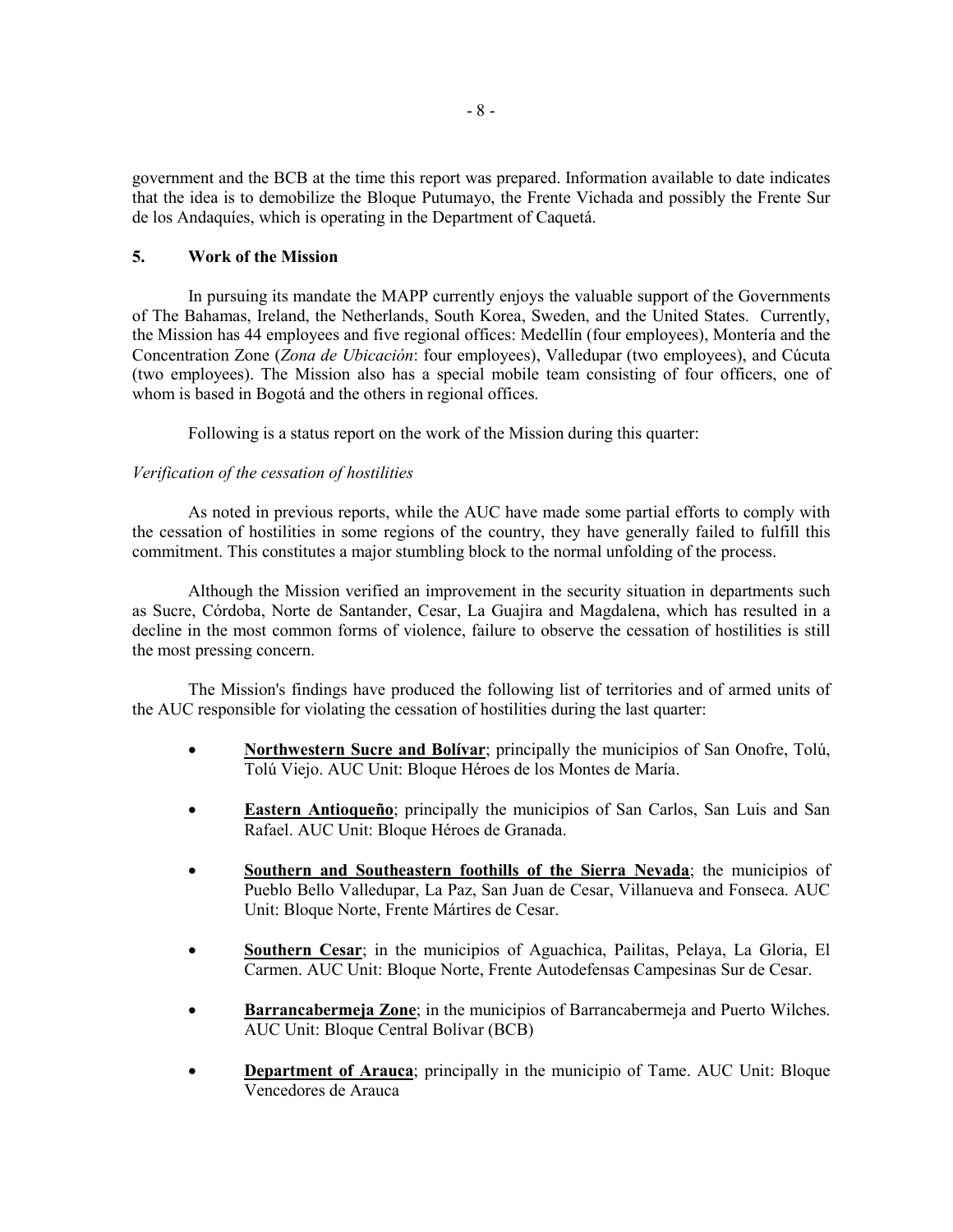In contrast to what has been happening in the zones mentioned above, where armed units of the AUC remain active, in those areas where the armed groups have been dismantled there has been a substantial decline in incidences of violence. This demonstrates the importance of demobilization for enforcing the cessation of hostilities, and supports the Mission's reiterated assertion that concentration and demobilization of troops is the only way to verify that the cessation of hostilities is being respected.

- According to official figures provided by the public security forces, in the 19 municipios $1/$  in Norte de Santander where the AUC's Bloque Móvil Catatumbo was operating, the average number of murders fell from 64 per month in the last quarter of 2004 to 31.75 per month in the first quarter of 2005. As other indicators of the real dismantling of the military structure of the Bloque Catatumbo we may mention: (i) municipal elections are being held in that region with various candidates representing different political organizations, something that never happened prior to demobilization; (ii) there is a gradual reconciliation between the citizens and the administration of justice. People are now unafraid to come forward in their own name to report criminal activities, something they would not have done previously for fear of reprisal from the AUC.
- With respect to the demobilized Bloque Calima, despite the difficult public safety situation in the Departamento del Valle, the murder rate in the 12 municipios<sup> $2$ </sup> where this unit operated fell from 112 a month in the last quarter of 2004 to 83.4 a month in the first quarter of 2005.
- In Urabá, where the first of the mass demobilizations took place, the police and the Crime Observatory (*Observatorio del Delito*) both point to a substantial decline in the overall crime rate, and in the homicide rate in particular. Thus, the homicide rate fell from 12.86 murders per month in the last quarter of 2004 to 6.67 per month in the first quarter of 2005.

The Public Ombudsman's Office, with which the MAPP has signed an understanding, observed in its last report that violations of International Humanitarian Law declined during the first quarter this year in areas of paramilitary influence where there were demobilizations. Nevertheless, that same report indicates that paramilitaries are continuing to violate the cease-fire in those zones, although complaints declined from 130 in the first half of 2004 to 80 in the first half of 2005.

<span id="page-9-1"></span><span id="page-9-0"></span>**.** 

<sup>1.</sup> El Tarra, Tibú, Cúcuta, Villa del Rosario, El Zulia, Puerto Santander, Cácota, Chitagá, Labateca, Toledo, Ragonvalia, Los Patios, Cucutilla, Sardinata, Pamplona, Pamplonita, Arboledas, Gramalote, Mutiscua.

<sup>2.</sup> Buenaventura, Buga, Calima (Darien), Dagua, Florida, Pradera, Tulúa, Jamundí, Palmira, Ginebra, San Pedro, Bugalagrande.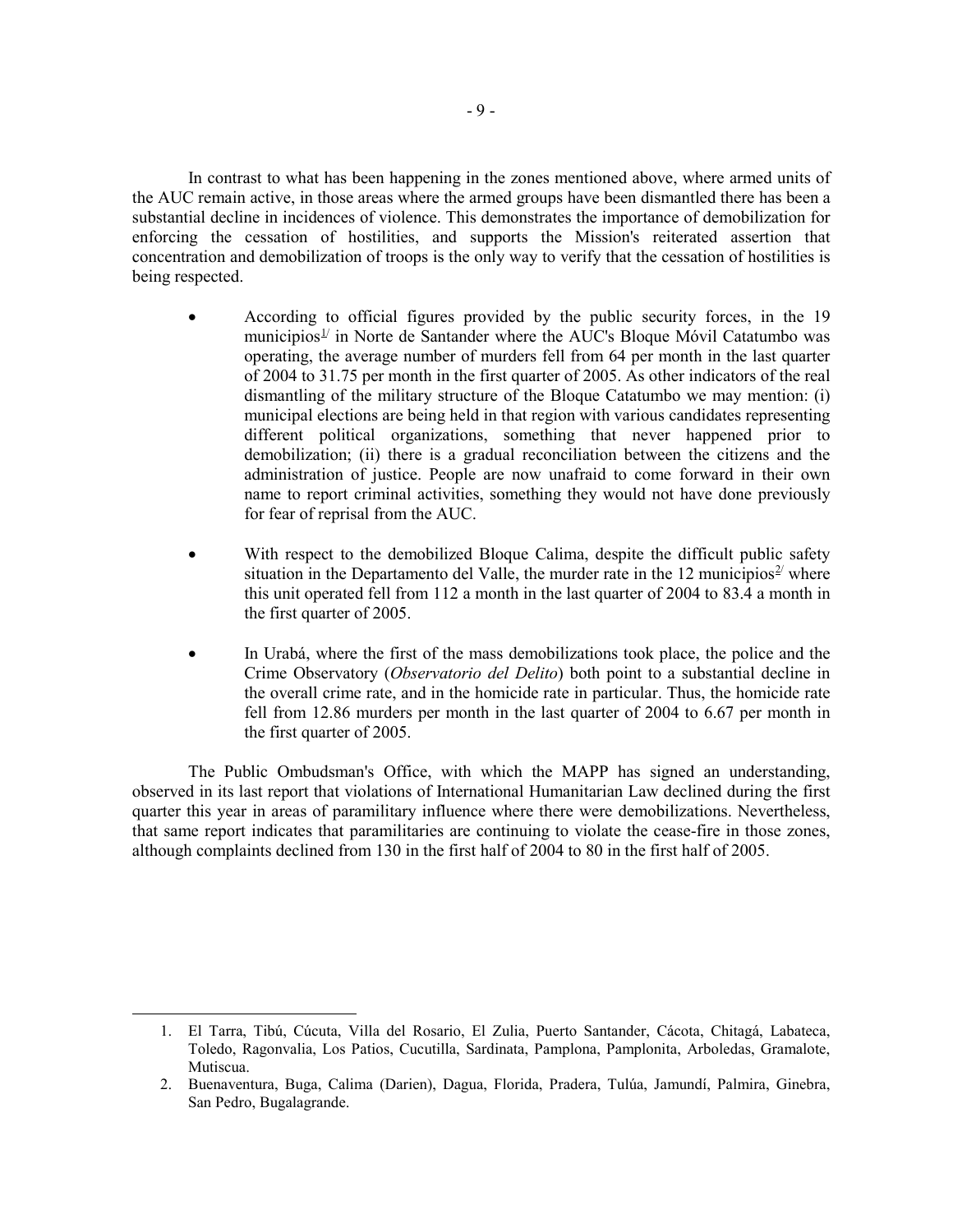

### *Monitoring reintegration*

Demobilizations to date have affected some 8,804 former combatants of the AUC. They are currently located for the most part in Norte de Santander, Medellín and Turbo (Antioquia), Córdoba and Valle del Cauca.

The Mission's verification in the demobilized zones and in the Referral Centers (CRO) looks at aspects such as the effective dismantling of the demobilized unit, incursions by other self-defense units or other illegal armed groups, the security situation for demobilized troops, and fulfillment of the social and economic commitments that the government gave to demobilized personnel.

The Mission can report positively on the effective dismantling of the armed units of the selfdefense groups in all regions where this has occurred. Similarly, the Mission has noted the efforts of the security forces to regain control of these regions and to prevent the incursion of other armed groups.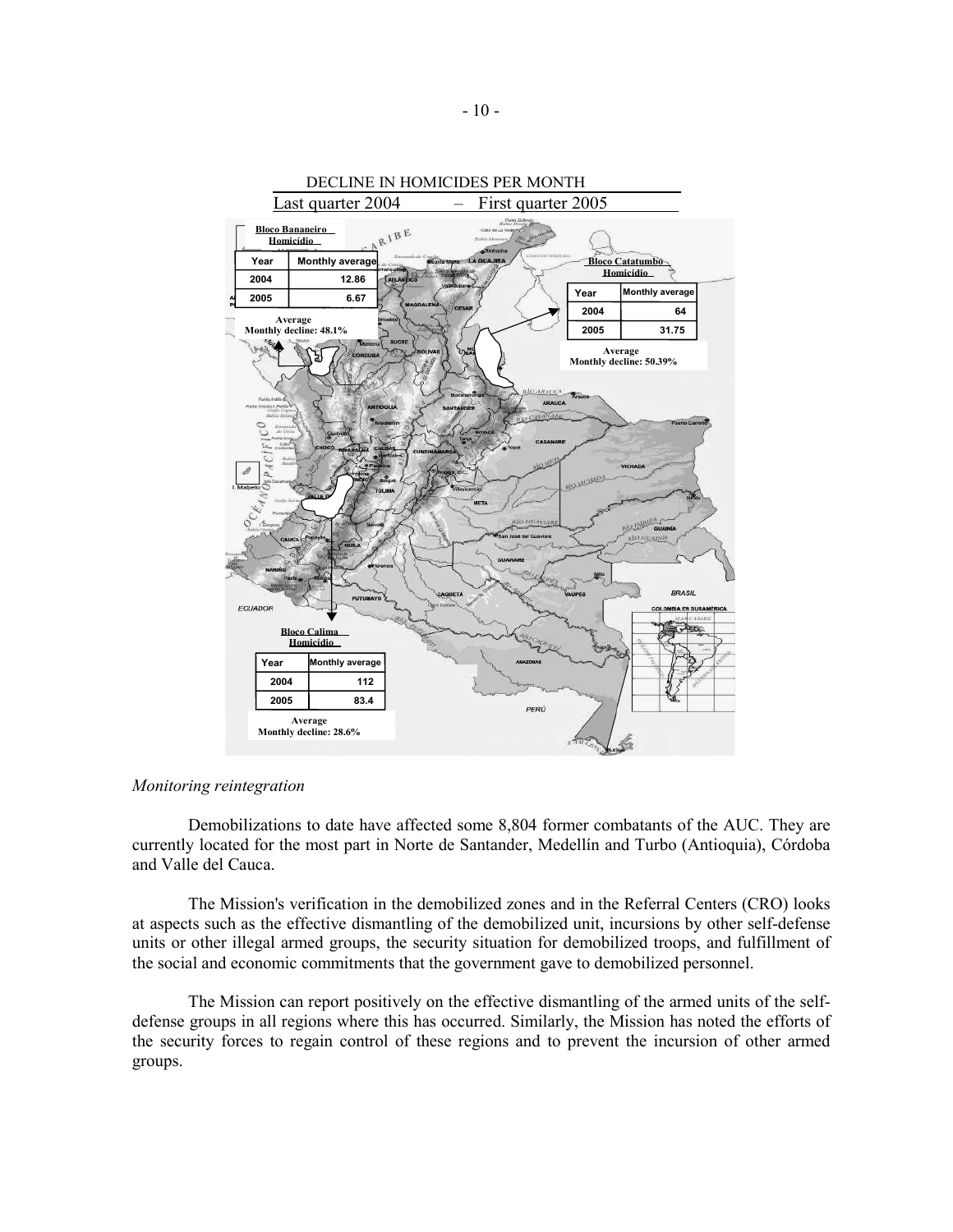With respect to the provision of services and activities for reintegrating former combatants, the evaluation produces mixed results. In some regions things are proceeding in an acceptable manner, while in others a greater effort is needed on the part of the authorities.

Efforts at reintegrating demobilized personnel into civilian life have not yet benefited from international cooperation, and this makes an already complex situation even more difficult, especially in the territories where most of the demobilizations have occurred.

Following is a summary of the situation observed by the Mission in each of the zones where these processes are under way and where the Mission has a presence.

#### Urabá

The security situation for demobilized personnel to date is satisfactory. There is no information on incursions by other illegal armed groups into the cleared zone, and the public security forces have stepped up their presence.

Reintegration of demobilized troops is progressing within the expected parameters. Their participation in educational activities is high, and job opportunities are opening up with the implementation of various productive projects.

#### Valle del Cauca

The security situation for demobilized personnel is alarming. To date, 31 demobilized individuals have been killed. The general situation of public security in the area remains complicated, and the possibility that illegal armed groups are attempting to occupy areas that were cleared during the demobilization cannot be discounted.

The violence that prevails in the zone is compounded by the delay in the provision of CRO services and programs. Prompt reporting of problems in providing help to demobilized individuals could prevent them from losing faith in their transition to civilian life and thus undermining the credibility of the process. At the same time, it must be recognized that the inducements of illegal elements could tempt them to return to outlawed activities.

### Córdoba

The security situation for demobilized personnel in Córdoba is positive. In the city of Monteria there has been no upsurge in the crime rate following demobilization. There is a concern, however, that illegal armed organizations could take advantage of the lack of job opportunities for demobilized individuals.

### Medellín

With respect to reintegration of the former Bloque Cacique Nutibara (BCN), a significant percentage of its demobilized members are currently pursuing studies at the primary, secondary or technical level in the SENA or are taking courses in the Instituto Tecnológico de Medellín (ITM). It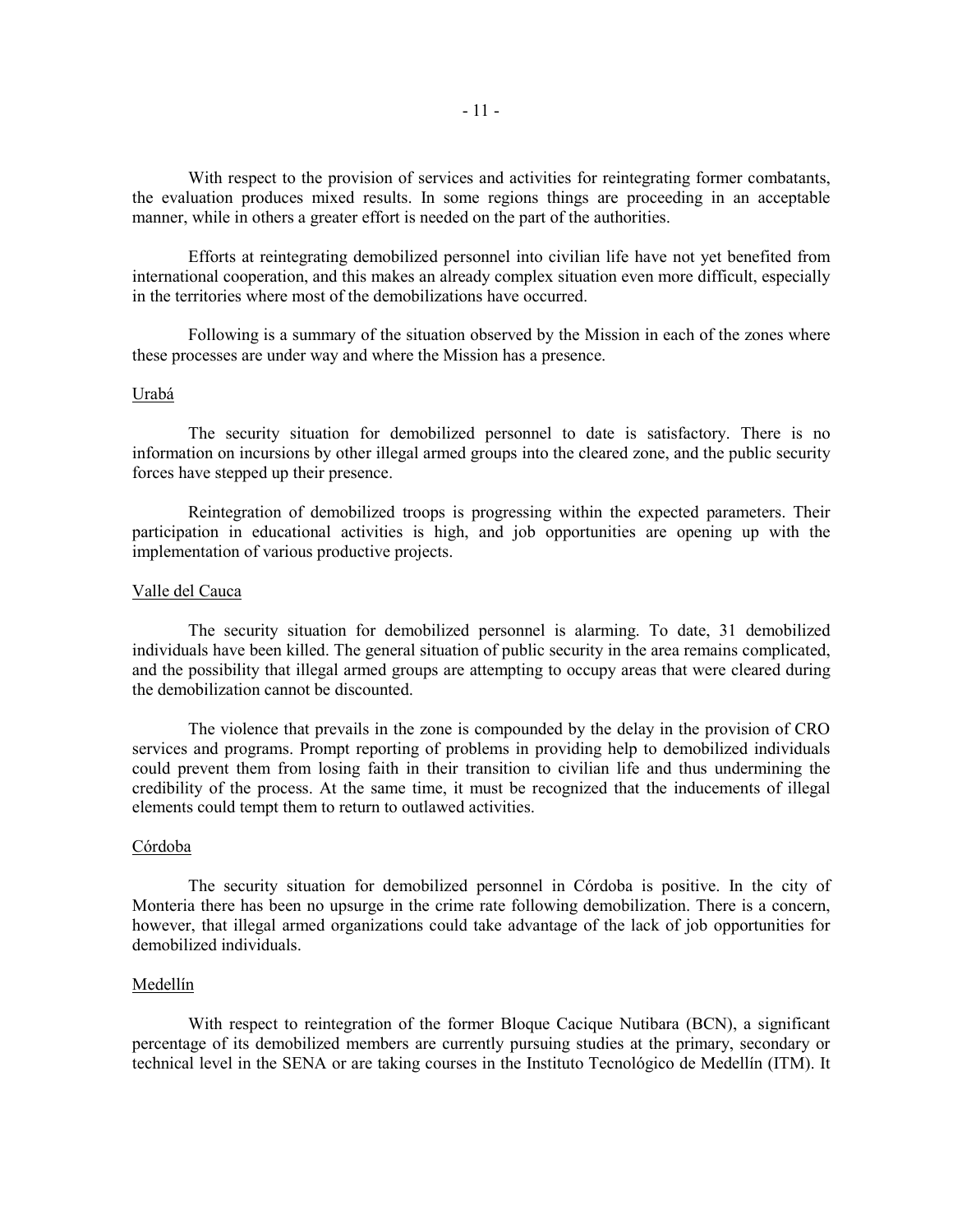is to be hoped that they will keep up these efforts, and this in fact represents a concrete case where the MAPP should be able to cooperate more effectively in the reintegration processes noted here.

Unfortunately, the same cannot be said for demobilized members of the Bloque del Suroeste Antioqueño. They have not received any solid guidance, nor have all the services of the program been made available to them. The mobile CRO for the zone has yet to be created.

#### Norte de Santander

With respect to former combatants of the Bloque Catatumbo, the security situation is of concern. To date 22 of them have been killed. The authorities will have to give greater effort and attention to the issue of productive projects.

The commitment to the process on the part of demobilized personnel has improved. It may be said that they are taking part and they are prepared to continue with the social readjustment program. The government's reintegration program has yet to reach the expected level of effectiveness. It is worth repeating, however, that the program does not receive any external cooperation funds.

## *Work with the communities*

The beginning of AUC demobilization opens the prospect for strengthening institutions, especially in the areas of justice and security. With funding from the Government of the Netherlands, the Mission has been working with communities and State institutions to implement a program of community-based alternative justice mechanisms.

The work now under way with 60 communities historically affected by violence in the Department of Córdoba and the free popular election of conciliators (*Conciliadores en Equidad*) from among the natural leaders of these rural communities represent the first experiment of this type to be organized in the areas of paramilitary influence.

The ongoing counseling work that the MAPP is conducting with more than 7,000 inhabitants of the municipios that make up the Concentration Zone has established a basic degree of communication and trust in this task.

As well, as a means of supporting these initiatives, the Mission is incorporating exercises with these communities for achieving reconciliation and subsequent reconstruction of the collective memory. This involves the search for the truth, a fundamental right of victims of the conflict, conceived as a process of social and community construction emerging from the reality of violence. The real victims of the conflict can and must be heard, but they must also participate actively in constructing the truth. The MAPP can and must facilitate this process.

### *Agreements with institutions*

In April the Mission signed several agreements with the city government of Medellín and the Facilitation Commission of Antioquia to expand cooperation mechanisms with those institutions and reinforce the Mission's work in this important part of the country.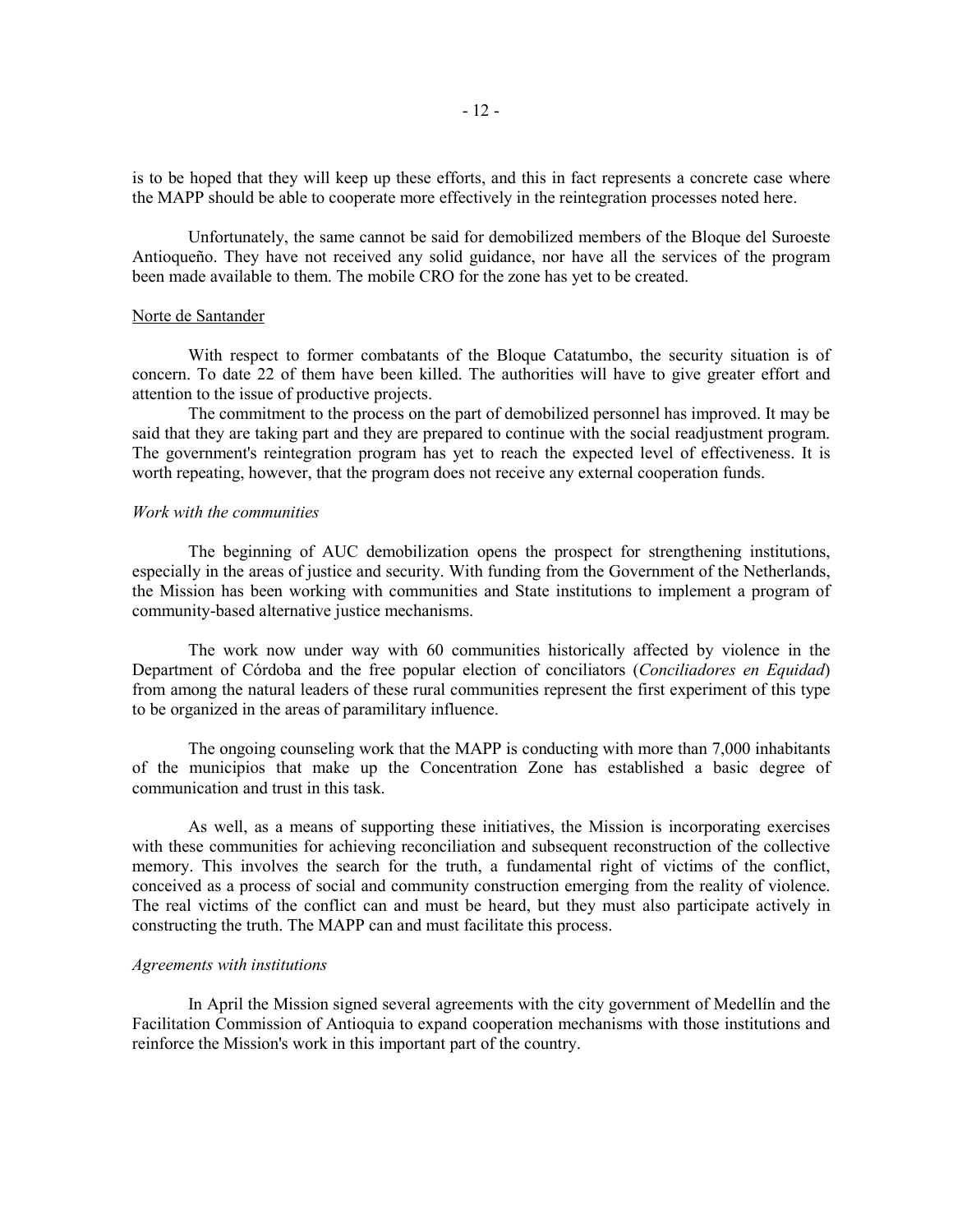As well, an agreement was signed with the Ministry of the Interior and Justice to facilitate execution of programs for strengthening the administration of justice and for supporting reintegration.

# **6. Conclusions**

<span id="page-13-0"></span> $\overline{\phantom{a}}$ 

The OAS has a historic opportunity to contribute to building a solid and lasting peace in a country that has suffered one of the most violent and prolonged conflicts in the Hemisphere. The Organization is in a position to address this challenge, provided it maintains the political commitment established in Resolution 859 and that it has the means and resources necessary to achieve the planned objectives. Consistent with this mandate, Foreign Ministers of the Rio Group recently issued a statement declaring their support for the Colombian government's efforts to reestablish peace and their interest in strengthening support for the Mission so that it can fulfill the mandate given it by the OAS Permanent Council. In this respect, a recent evaluation of the Mission at the request of the governments of the Netherlands and Sweden recommends increased support from those countries to the MAPP, and also calls for greater commitment by member states of this Organization.<sup>3</sup> It is now time for member states of the Organization to translate their frequently expressed political will into real support and concrete deeds. The difficulties encountered to date can be overcome if the Mission's work and presence are intensified.

If the Organization is in a position to pursue these tasks, it will have to increase the size of the Mission and strengthen its management so that it can respond to the new goals and directions proposed in this report. The MAPP, which today has only 44 employees, should have a permanent establishment of more than 100. To achieve such an increase would require an annual budget of more than \$10 million. Considering what is at stake in Colombia, and the benefits that could be achieved by effective OAS involvement in the peace process, this amount is clearly reasonable and within the possibilities of the member states of our Organization.

Likewise, the Secretary General considers it essential for the OAS Mission in Colombia to have a human rights component and will continue working with the IACHR, with full respect for its autonomy, to reach the necessary agreements.

A fundamental component of the strategy is to obtain financing as quickly as possible for giving the IACHR a permanent presence so that it can fulfill its specific mandate of advising the MAPP. On this point, the Secretary General welcomes the highly significant step taken by the Netherlands Minister of Justice, with whom he met in Colombia on August 29, in contributing  $\epsilon$ 200,000 to help the IACHR fulfill its mandate. The IACHR's support for the work of the MAPP is critical for guaranteeing that all OAS actions in Colombia are taken in accordance with the obligations of its member states to ensure full respect for human rights and for international humanitarian law. The Secretary General also wishes to thank the President of Chile, Ricardo Lagos, who on his recent visit to Colombia promised assistance from his country to the MAPP, a commitment that was ratified by Ambassador Esteban Tomic, Permanent Representative of Chile to this Organization.

With respect to the mandate, which is quite broad, and calls for verification of the cessation of hostilities, disarmament, and reintegration, the Secretary General proposes to establish priorities,

<sup>3</sup> The OAS General Secretariat will publish this document separately as an information document.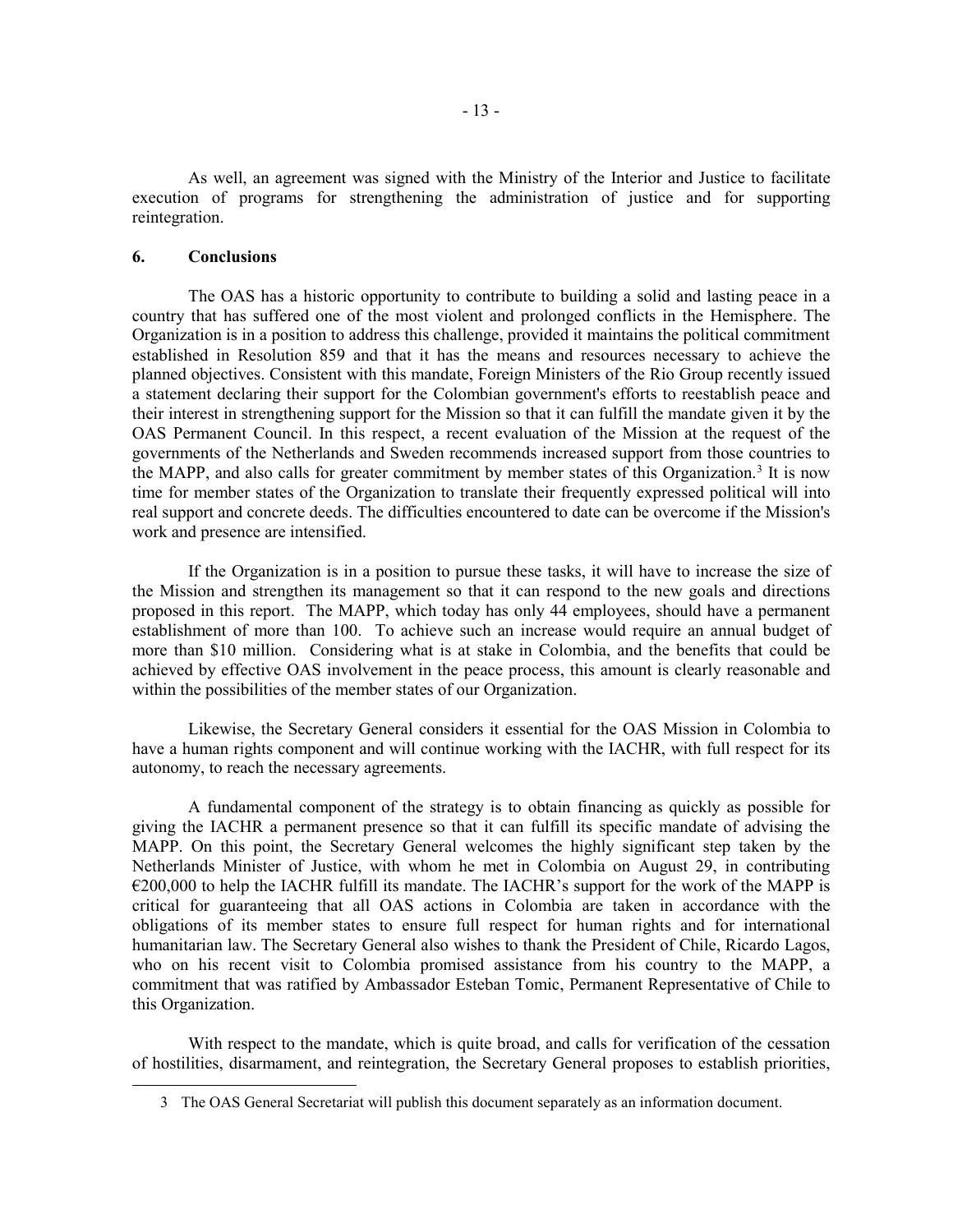in agreement with the Government of Colombia, for assuming the corresponding responsibilities and fully and effectively carrying out the objectives of the Mission, in particular, those intended to significantly reinforce verification of matters associated with respect for human rights and to follow up on application of the Justice and Peace Law in the course of demobilization, disarmament, and reintegration. Also noteworthy is the importance of working with the communities most affected by violence, including indigenous peoples and communities of African descent, by supporting local initiatives in conflict zones and promoting measures to foster trust and reconciliation, to develop a culture of democracy, peace, and peaceful resolution of the violence, as well as to identify, formulate and develop social initiatives and projects in those areas.

On October 4, President Uribe presided over the installation of the National Commission for Reparation and Reconciliation. Established by the Justice and Peace Law, the Commission is composed of distinguished Colombian personalities, including Eduardo Pizarro, Ana Teresa Bernal, Patricia Buriticá, Jaime Jaramillo Panesso, Gustavo Villegas, and Monseigneur Nel Beltran. Its Commission are deemed to be extremely important and will require national and international support. The OAS Mission will be able to play a major role as an international observer within the Commission and to provide it, through verification and community work, with extremely valuable information.

The Secretary General asks member states' support for strengthening the Mission, support that should be reflected in the provision of financial and material resources. As a first step in this direction, there is a need for more staff to carry out the mandates. Some member countries with experience in demobilization, disarmament and reintegration could contribute their expertise in these matters. This could be done by means of the direct contribution of funds or of personnel from those countries with experience in these issues.

In order to give the necessary certainty and transparency to the tasks of the Mission, it is very important to develop a manual of procedures that will make up-to-date, clear and specific information available to the General Secretariat. It would also be useful to establish mechanisms to ensure proper documentation and transparent evaluation, investigation and guarantees for complaints of cease-fire violations by members of the paramilitary units involved in the process.

Finally, the Secretary General wishes to thank the men and women of the Mission in Colombia who with woefully inadequate resources have managed, through sacrifice and dedication, to give the OAS a presence that is contributing significantly to a peace effort on which depends so heavily the stability of Latin America, and especially of the Andean region.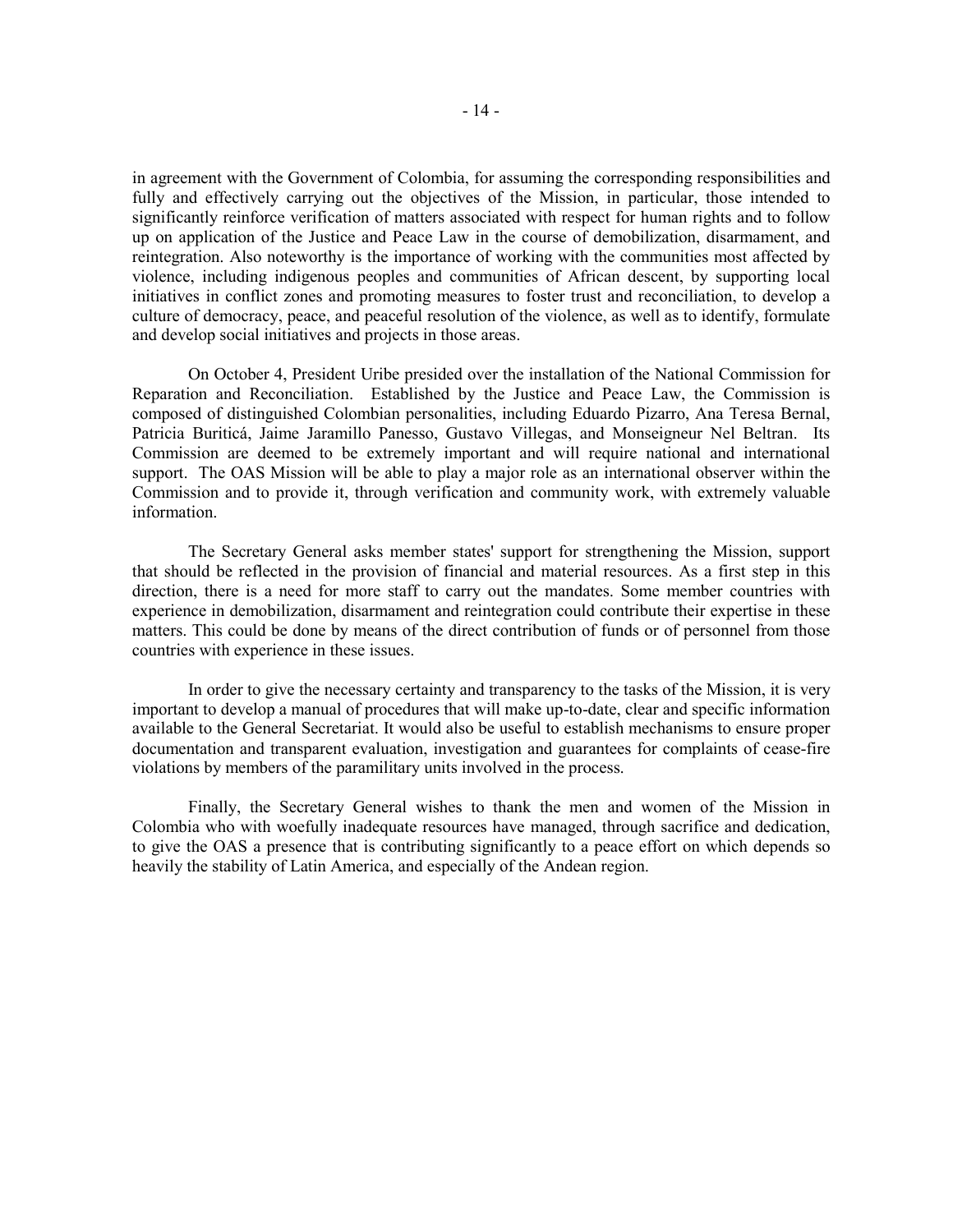#### **APPENDIX I**

# **SPECIAL DECLARACION OF THE FOREIGN MINISTERS OF THE RIO GROUP ON COLOMBIA**

The Ministers of Foreign Affairs of the Rio Group, gathered at a special meeting, listened to the detailed report of the Foreign Minister of Colombia, Carolina Barco, on the peace process under way in her country. The delegations present thanked her for that presentation.

The Ministers of Foreign Affairs expressed their appreciation and support for the efforts, as noted, being made out in Colombia to restore peace in that country. They welcomed the demobilization and disarmament of over 17,000 members of illegal armed groups and recognized the contribution of the Organization of American States through the Mission to Support the Peace Process in Colombia (MAPP-OEA), whose progress will be assessed in the near future by the OAS Permanent Council.

Likewise they said that the process of reintegration and of support for the communities in which demobilizations had taken place were important in ensuring a sustainable peace process with strict respect for human rights principles.

In this regard, they expressed an interest in strengthening support for the Mission so that it might fully implement the mandate assigned to it by the OAS Permanent Council.

San Carlos de Bariloche, Argentine Republic, August 26, 2005